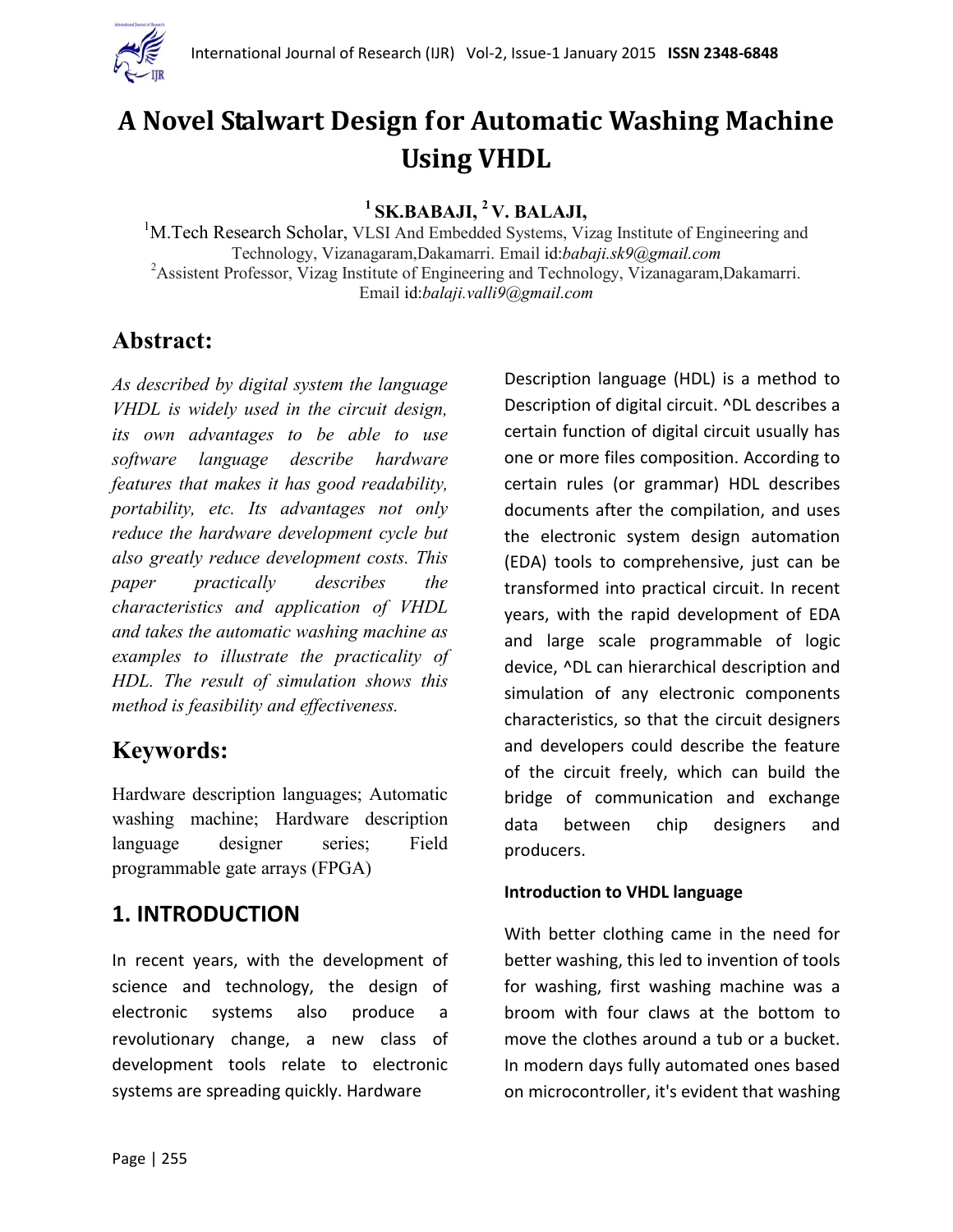

machines have come a long way. Washing machines are gradually emerging as a ubiquitous dhobi in Indian homes. Today market is flooded with many models, each vaunting of a large number of features and specialties [2]. A washing machine is a machine to wash laundry, such as clothing and sheets. The word is mostly applied only to machines that use water as opposed to dry cleaning (which uses alternative cleaning fluids, and is performed by specialist businesses) or ultrasonic cleaners. Washing process comprises immersing, dipping, rubbing, or scrubbing in water usually accompanied by detergent, or bleach. The simplest machines may merely agitate clothes in water while switched on; automatic machines on the other hand may fill, empty, wash, spin, and heat in a cycle. Washing machines are of two types by function:

1. **Semi Automatic:** In semi-automatic machines the controls are not completely automatic and manual intervention is required. These are top loading twin tub machines where the washer and the dryer are separate units. So the task of loading and unloading a couple of extra times. These are preferable where running water is not available.

2. **Fully Automatic:** A fully automatic, on the other hand, can be either front or top loading and there is no manual intervention needed—drop the clothes, turn the machine on, and wait for it to finish washing and drying. Fully automatic machines require a dedicated running water supply from a tap. The whole process

is carried out in a single tub. The washer, dominantly, would function almost entirely the same way it does now, but the clothes would be cleaned with a fluid other than water [4]. This would almost completely remove the need for water. The clothes are dropped in the tub, water and detergent is added, then wash cycle is programmed according to the requirement. The washing machine does washing, rising, and drying and notifies with beeps when it is through with all the tasks.

# **II.CLASSIFICATION OF WASHING MACHINES**

There is further classification of washing machines on the basis of how clothes are fed in to the machine. On this basis machines are divided into two types top loaded and front loaded.

**1. Top loaded machine:** Top loading machines use two vertical drums with an agitator to pull the clothes down in the center as it moves back and forth. The center then pushes them back up on the outside of the basket. This motion is repeated for a determined amount of time. The inside drum is able to move and is perforated so water can escape. The outer drum holds the water. Top loaders use much more water than the front loaders.

Top loaders allow to removing the clothes easily, without having to bend, even during power failure. These machines are compact and require normal detergents for washing. Clothes can be added even if the wash cycle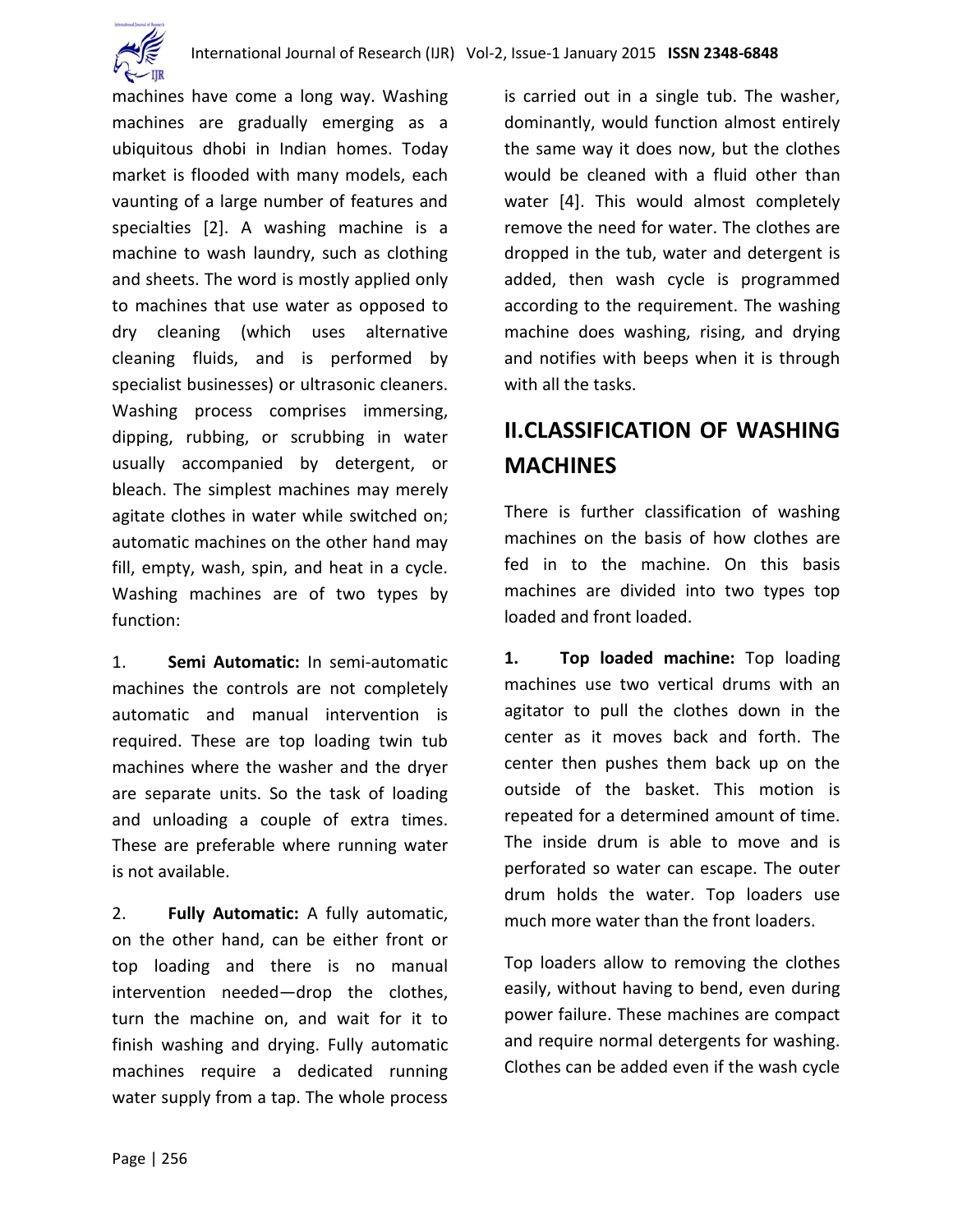

has begun. The larger the drum, the loading and the unloading is more convenient. [5].

**2. Front loaded machine:** Frontloading washing machines requires less water and energy, as compared to conventional machines. All front-loading machines use the tumble wash action for washing clothes. Front loaders are usually more expensive. However, these consume less water and dry clothes much faster than the top loading machine; thereby reduce the consumption of energy [1].

Front loaders cannot be open midway through a wash cycle. This type of loader use detergents producing less lather and, if the power fails, door can't open due to water present in the drum [5]. The objective of this paper is to show the development of ASIC for a washing machine. As of now making of the IC specifically for washing machines and it is not used in other applications. Verification of the software code with the logical flowchart of the washing machine is done. The simulation results obtained are inconformance with the logical flow of the working of fully automatic washing machine.

### **2.1 Principle of automatic washing machine**

The inside bucket of fully-automatic washing machine has many small holes, through them the water bucket between the inside and outside is interlinked, electromagnetic valve pumps the water in and out. When the water fills in the control system the electromagnetic valve opens up, this allows the water to be fed into outer

barrel. During drainage, the control system lets the drain electromagnetic valve open up, so the water by outer barrel drains out. When dehydrating, the control system will close valve and by turning on washing motor driving internal vats to dry. High, middle and low water level control switches are used to detect the high, middle and low water level. Start button activates the washing machine; stop button is used to manually stop water, drainage, dehydration and alarm. Drainage button is to achieve manual drainage [3].

### **2.2 Working of automatic washing machine**

As discussed earlier there are two types of washing machines, the top loader and the front loader. With either machine it is filled with clothing or other linens, some detergent is added and it turns on. They are directly hooked to water lines which bring water into the drum and mixes with the detergent. Then they agitate or bounce the clothing through the soapy water, thereby cleaning out the dirt and soil. The machines go into a spin cycle and pull all the water back out of the clothing. Once more, water fills the tub and rinses out the remaining soap. Again, with high speed spinning it spins out the water and leaves the clothes dried [1]. The functional block diagram of a washing machine is shown below in fig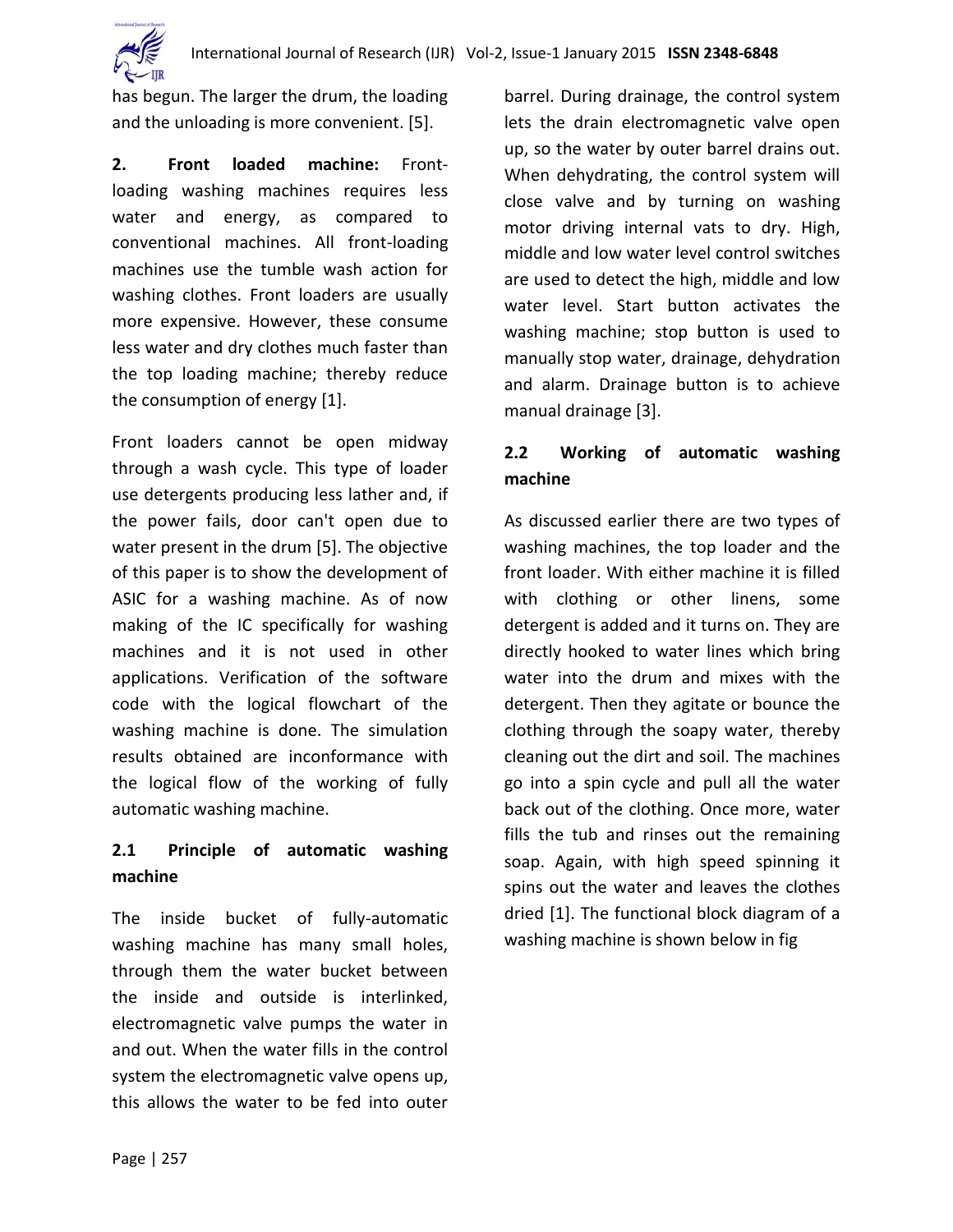

Fig 1 The functional block diagram of a washing machine

## **3. WASHING TECHNIQUE:**

There are two washing techniques used in washing machine. One of the techniques is widely used in top loaded washing machine and the other is used in front loaded washing machine or say fully automatic washing machine. These techniques are explained below:

**1. Agitator wash technique:** In this technique, a rod with fin is used at the centre of the washing machine. A rubbing action of an agitator squeezes the dirt out of clothes. But it restricts the space and the clothes tend to get entangled. This technique is used in top loaded washing machine [5], [6]. The spinning requirements on vertical axis washers are much less so this part of the control is reasonably simple. However the agitation phase requirements are more complicated to achieve [7].

**2. Tumble wash technique:** This technique is used in front loading washing machine. This type of machine contains steel drum. This drum rotates along a horizontal axis and the clothes present inside the tub rub against its metal surface due to centrifugal action. The cleaning done by this technique is superior but there is a risk of ruining gentle fabrics [5], [6]. During the tumble action, the motor runs at low rpm clockwise and counter clockwise with a very high torque requirement. During the spin the motor is always in field weakening, so the motor works always very far from its nominal speed [7].

#### **Washing module**

1. To begin with the wash process it needs to be check if the water is available for washing from the water supply into the machine or not, if the water supply is feeding in water into the machine properly then the process advances further.

2. After validating the water supply move on to detergent check in the detergent container. If detergent is available for washing, the process continues. If for some reason the detergent is not present in the detergent container then it needs to be added.

3. As next part of the process, water is filled in the drum for specific duration, after that water valve closes. This is done in order to prevent any overflowing of water in machine, as it can lead to inefficient washing and damage to the machine parts and also to provide the Hot and cold water conditions we need to keep the respective pipes to either of them ie both Hot and cold valve positions.

4. The drum of the machine needs to rotate in order to perform the wash action.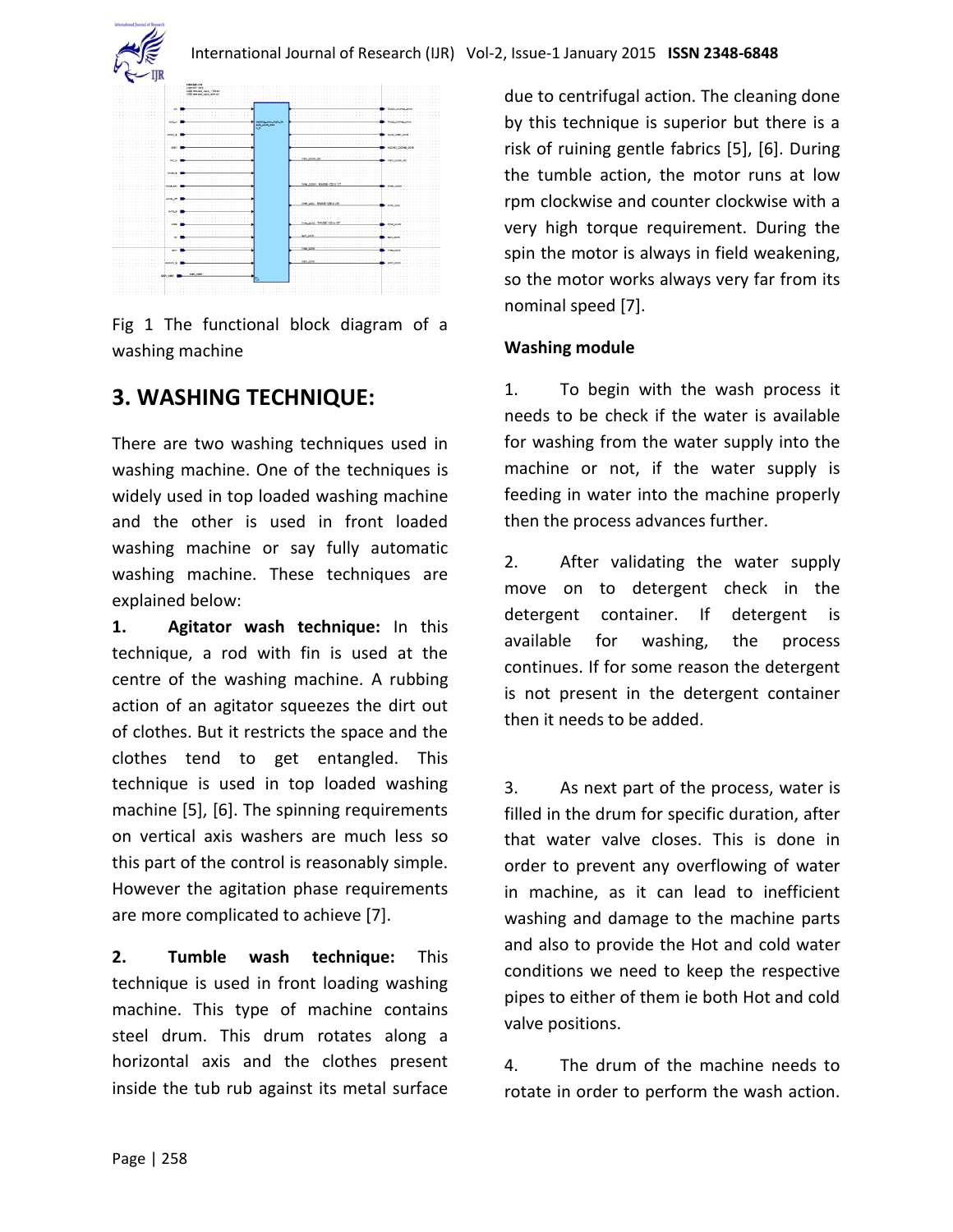

For this purpose the motor starts which in turn rotates the washing drum, and stops after specific time once the wash process is completed.

5. Once the wash process is completed the water is drained out. Hie drainage of water is essential as there is a need to feed in fresh water for the next module i.e. rinsing.

#### **Rinsing module**

1. To begin with the rinse process again it needs to be check if the water is available for rinsing or not, if the water supply is feeding in water into the machine properly then the process advances further.

2. The door of the machine needs to be checked if it's properly closed. If the door is not closed it can lead to leakage of water from the machine. If the door is found to be closed then process moves further.

3. As next part of the process, after water is filled in the drum for specific duration, water valve closes. This is done in order to prevent any overflowing of water in machine.

4. The drum of the machine needs to rotate in order to perform the rinse action. For this purpose the motor starts which in turn rotates the drum, and stops after specific time.

5. Once the rinse process is completed the water is drained out. The drainage of water is essential as need to remove all the remaining dirt on clothes, so that the process can move further to the next module i.e. drying.

6. In the end it needs to be checked that there should be no trap in the drain pipe. If found it has to be removed as a trap or blockage in the drain pipe can lead to water logging inside the machine.

#### **Drying Module**

1. After the rinsing has been done, to start with drying process it needs to be checked if the door is closed. This is an obvious check as if the door is not closed it can lead to leakage of water from the machine. If the door is found to be closed then process moves further.

2. The drum of the machine needs to rotate in order to perform the drying action. For this purpose the motor start which in turn rotates the drum in single direction either clockwise or counter clockwise, and at the same time drain valve is also open so that water drains out through the drain pipe, and the process stops after specific time once the clothes have dried out properly.

Higher the spins speed, the dryer the clothes at the end of the washing cycle and hence the shorter the drying time. Thus a high spin speed results in less washing time.

3. When the water drains out completely from the laundry the buzzer beep to indicate that the drying process is completed. Hence the whole washing process is completed.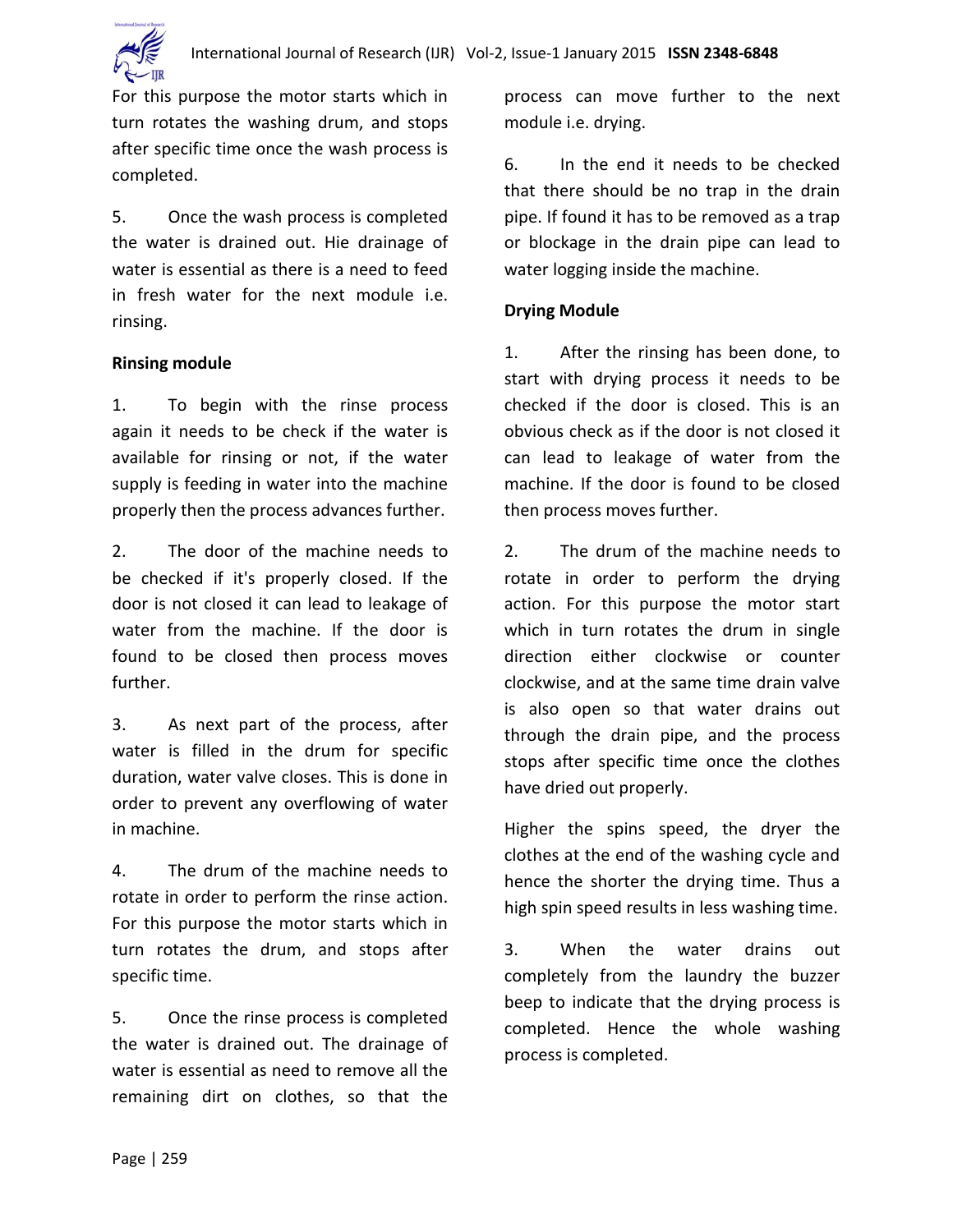

4. In the end, when the buzzer beeps, clothes can be taken out of the machine switch off the power supply and the dried SIMULATION RESULTS:

| <b>INPUT SIGNAL</b>                         | <b>DESCRIPTION</b>                                                                                                                      |
|---------------------------------------------|-----------------------------------------------------------------------------------------------------------------------------------------|
| clk<br>cold_w<br>cotton_s<br>drain<br>Hot_w | The system clock for the controller<br>Cold water transition state<br>Cotton clothes state<br>Drain state<br>Hot water transition state |
| Mixed s                                     | <b>Mixed Clothes state</b>                                                                                                              |
| mode sel                                    | Mode select for cotton or mixed or woolen clothes                                                                                       |
| power off                                   |                                                                                                                                         |
| quick_s                                     | Power off state<br>Daily wear clothes washing state                                                                                     |
| rinse                                       | Rinse state                                                                                                                             |
| rst                                         | Reset all conditions                                                                                                                    |
| spin                                        | Spin state                                                                                                                              |
| start wash                                  | Start wash for all different modes<br>Woolen state                                                                                      |
| woollen s                                   |                                                                                                                                         |
| <b>OUTPUT SIGNAL</b>                        | Completion of rinse state                                                                                                               |
| rinse done                                  | Completion of rinse state                                                                                                               |
| quick wash done                             | Completion of rinse state                                                                                                               |
| spin_done                                   |                                                                                                                                         |
| Mixed clothes done                          | Completion of rinse state                                                                                                               |
| main power led                              |                                                                                                                                         |
| timer_cotton                                | Main power is on and continue from the resume state                                                                                     |
| drain_done                                  | Cotton timing condition                                                                                                                 |
| timer_quick                                 | Drain done condition                                                                                                                    |
| timer wool                                  | Woolen clothes timing condition                                                                                                         |
| Cotton_clothes_done                         | Completion of Cotton state                                                                                                              |
| woollen clothes done                        | Completion of Woolen state                                                                                                              |
|                                             |                                                                                                                                         |

#### STATE DIAGRAM FOR THE PROPOSED DESIGN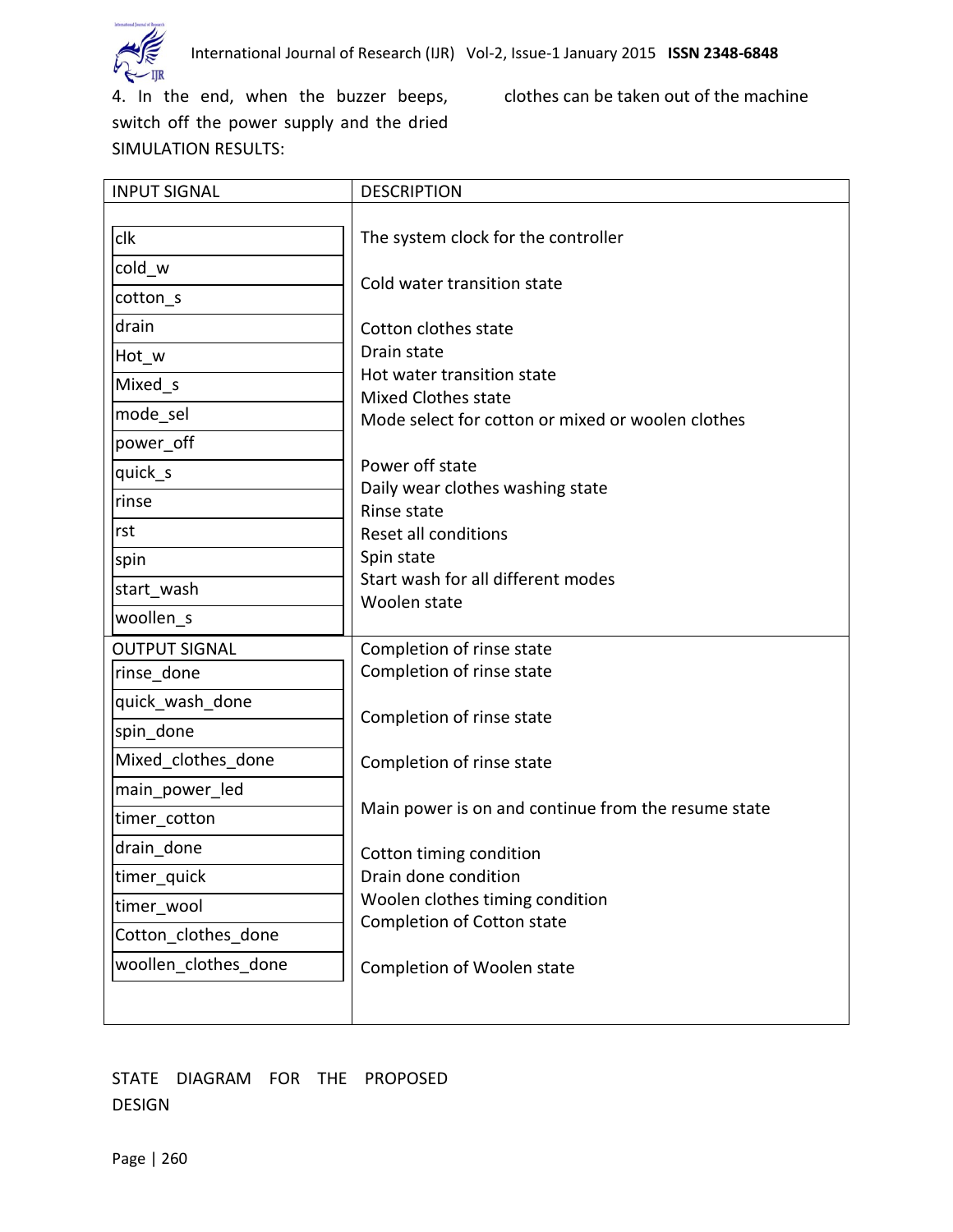



Fig. 2. RTL view



Fig. 3. Simulation results

The RTL view for the IC on the basis of the VHDL code has beenobtained. The RTL view is shown below in fig.2This RTL view gives the pictorial view of IC pins. All the pins onthe right side are the output pins and all pins on the left side arethe input pins. The descriptions of the I/O pins are given in table.1. How many I/O pins will be present in the IC? It can be easilycounted from the fig. 2. After the synthesis of VHDL code, testbench for the same is to be drawn, set the values of all inputs inthe form (0 or 1) accordingly then simulate the test bench to getthe simulation results. Simulation results give the output in theform (0 or 1) with respect to the set inputs. When reset signal ison, all of the signals set zeros; then if the start button is on, themachine will enter in

water filling state for washing. As long aswashing process is not completed, washing machine willautomatically execute the process according to the predetermined.After the completion of whole washing process buzzer beep. The simulation results as shown in fig.3

## **4. CONCLUSION**

In this paper software designing of an IC for a fully automatic washing machine is done. The type of machine taken into consideration is front loaded washing machine. The aim of this research is to replace the microcontroller with ASIC which could reduce the board area and number of peripherals. The software code for the IC has been completed using VHDL. The simulation results confirm the expected working of the code. The next step would be to obtain the schematic using Cadence and then form the layout for the IC.

## **REFERENCES**

- 1. Basic model WF-F1061 service manual Samsung Electronics Co. , Ltd. April. 2006
- 2. Ms. Lei Lei Yin Win, Ms. Phyu Hnin Khaing, Dr. Mg Mg Latt, "Design Considerations for Microcontroller Based Process Control for Washing Machine", International Conference on Digital Image Processing, 2009
- 3. Chen Xizhen, Chen Guangjian, Jia Jinling, Yu Han, Zhou Tianpeng, "Design of Automatic Washing Machine Based on Verilog HDL Language", International Conference